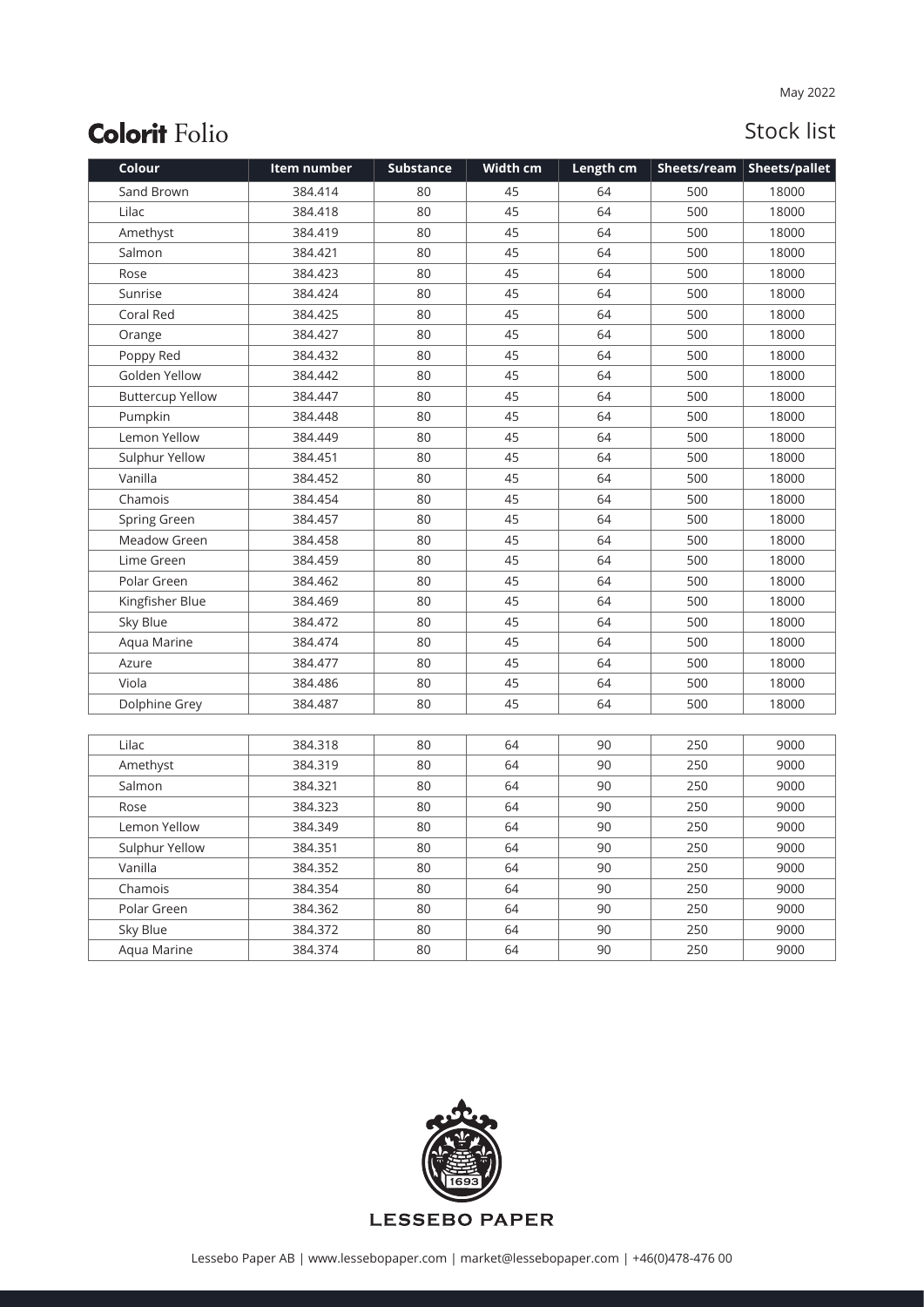| Colour                  | Item number | <b>Substance</b> | Width cm | Length cm |     | Sheets/ream   Sheets/pallet |
|-------------------------|-------------|------------------|----------|-----------|-----|-----------------------------|
| White                   | 385.407     | 100              | 45       | 64        | 250 | 14000                       |
| Sand Brown              | 385.414     | 100              | 45       | 64        | 250 | 14000                       |
| Lilac                   | 385.418     | 100              | 45       | 64        | 250 | 14000                       |
| Amethyst                | 385.419     | 100              | 45       | 64        | 250 | 14000                       |
| Salmon                  | 385.421     | 100              | 45       | 64        | 250 | 14000                       |
| Rose                    | 385.423     | 100              | 45       | 64        | 250 | 14000                       |
| Sunrise                 | 385.424     | 100              | 45       | 64        | 250 | 14000                       |
| Coral Red               | 385.425     | 100              | 45       | 64        | 250 | 14000                       |
| Poppy Red               | 385.432     | 100              | 45       | 64        | 250 | 14000                       |
| Golden Yellow           | 385.442     | 100              | 45       | 64        | 250 | 14000                       |
| <b>Buttercup Yellow</b> | 385.447     | 100              | 45       | 64        | 250 | 14000                       |
| Pumpkin                 | 385.448     | 100              | 45       | 64        | 250 | 14000                       |
| Lemon Yellow            | 385.449     | 100              | 45       | 64        | 250 | 14000                       |
| Sulphur Yellow          | 385.451     | 100              | 45       | 64        | 250 | 14000                       |
| Vanilla                 | 385.452     | 100              | 45       | 64        | 250 | 14000                       |
| Chamois                 | 385.454     | 100              | 45       | 64        | 250 | 14000                       |
| Spring Green            | 385.457     | 100              | 45       | 64        | 250 | 14000                       |
| Lime Green              | 385.459     | 100              | 45       | 64        | 250 | 14000                       |
| Polar Green             | 385.462     | 100              | 45       | 64        | 250 | 14000                       |
| Kingfisher Blue         | 385.469     | 100              | 45       | 64        | 250 | 14000                       |
| Sky Blue                | 385.472     | 100              | 45       | 64        | 250 | 14000                       |
| Dolphine Grey           | 385.487     | 100              | 45       | 64        | 250 | 14000                       |
| Iron Grey               | 385.489     | 100              | 45       | 64        | 250 | 14000                       |
|                         |             |                  |          |           |     |                             |
| Vanilla                 | 385.552     | 100              | 64       | 90        | 250 | 7000                        |
| Sky Blue                | 385.572     | 100              | 64       | 90        | 250 | 7000                        |
|                         |             |                  |          |           |     |                             |
| White                   | 394.407     | 120              | 45       | 64        | 250 | 12000                       |
| Sand Brown              | 394.414     | 120              | 45       | 64        | 250 | 12000                       |
| Lilac                   | 394.418     | 120              | 45       | 64        | 250 | 12000                       |
| Amethyst                | 394.419     | 120              | 45       | 64        | 250 | 12000                       |
| Salmon                  | 394.421     | 120              | 45       | 64        | 250 | 12000                       |
| Rose                    | 394.423     | 120              | 45       | 64        | 250 | 12000                       |
| Sunrise                 | 394.424     | 120              | 45       | 64        | 250 | 12000                       |
| Coral Red               | 394.425     | 120              | 45       | 64        | 250 | 12000                       |
| Orange                  | 394.427     | 120              | 45       | 64        | 250 | 12000                       |
| Poppy Red               | 394.432     | 120              | 45       | 64        | 250 | 12000                       |
| Golden Yellow           | 394.442     | 120              | 45       | 64        | 250 | 12000                       |
| <b>Buttercup Yellow</b> | 394.447     | 120              | 45       | 64        | 250 | 12000                       |
| Pumpkin                 | 394.448     | 120              | 45       | 64        | 250 | 12000                       |
| Lemon Yellow            | 394.449     | 120              | 45       | 64        | 250 | 12000                       |
| Sulphur Yellow          | 394.451     | 120              | 45       | 64        | 250 | 12000                       |
| Vanilla                 | 394.452     | 120              | 45       | 64        | 250 | 12000                       |

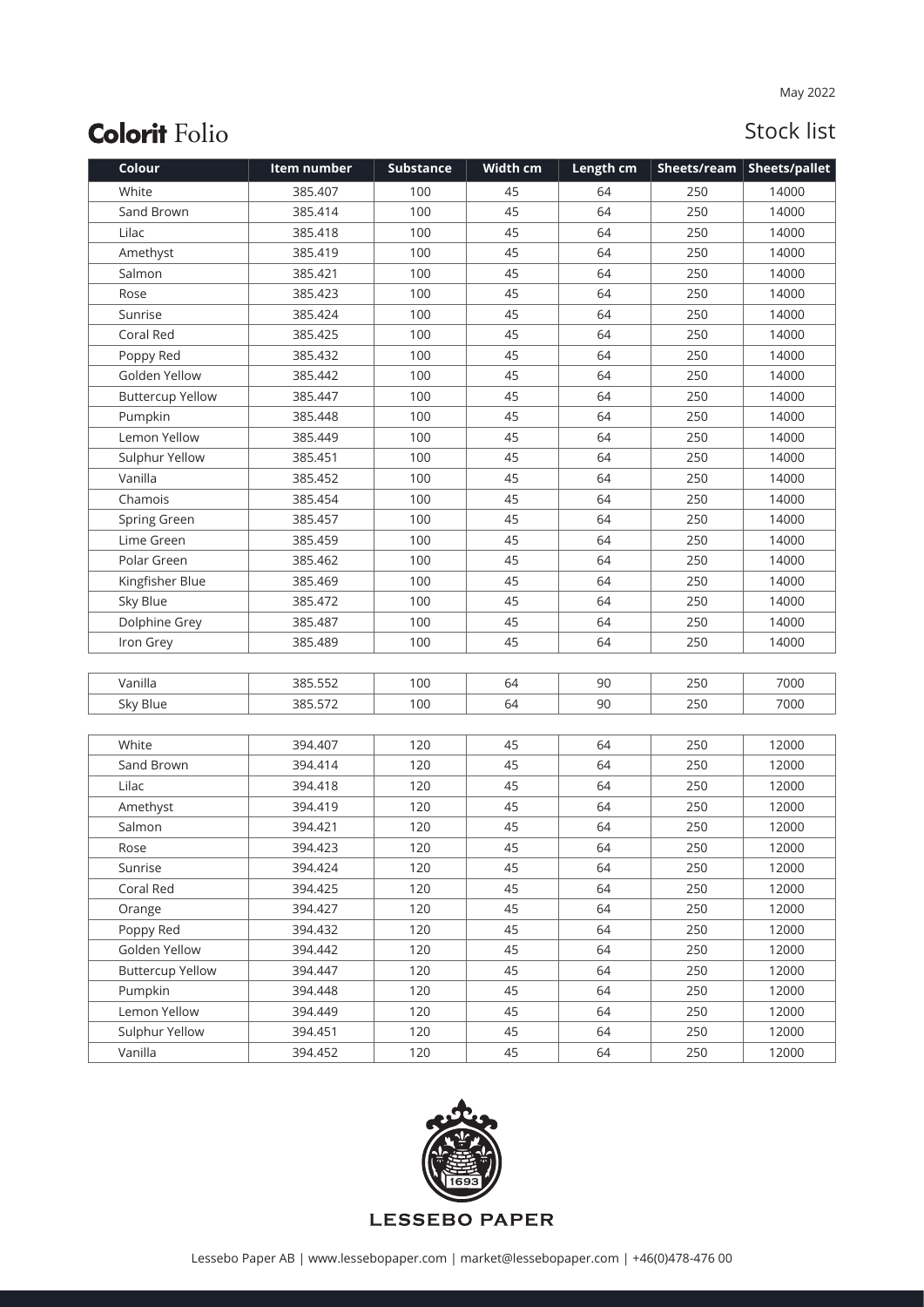| Colour                  | Item number | <b>Substance</b> | Width cm | Length cm | Sheets/ream | Sheets/pallet |
|-------------------------|-------------|------------------|----------|-----------|-------------|---------------|
| Chamois                 | 394.454     | 120              | 45       | 64        | 250         | 12000         |
| Spring Green            | 394.457     | 120              | 45       | 64        | 250         | 12000         |
| Meadow Green            | 394.458     | 120              | 45       | 64        | 250         | 12000         |
| Lime Green              | 394.459     | 120              | 45       | 64        | 250         | 12000         |
| Polar Green             | 394.462     | 120              | 45       | 64        | 250         | 12000         |
| Kingfisher Blue         | 394.469     | 120              | 45       | 64        | 250         | 12000         |
| Sky Blue                | 394.472     | 120              | 45       | 64        | 250         | 12000         |
| Aqua Marine             | 394.474     | 120              | 45       | 64        | 250         | 12000         |
| Azure                   | 394.477     | 120              | 45       | 64        | 250         | 12000         |
| Viola                   | 394.486     | 120              | 45       | 64        | 250         | 12000         |
| Dolphine Grey           | 394.487     | 120              | 45       | 64        | 250         | 12000         |
| Iron Grey               | 394.489     | 120              | 45       | 64        | 250         | 12000         |
| <b>Black</b>            | 394.490     | 120              | 45       | 64        | 250         | 12000         |
|                         |             |                  |          |           |             |               |
| Sand Brown              | 394.314     | 120              | 64       | 90        | 250         | 6000          |
| Salmon                  | 394.321     | 120              | 64       | 90        | 250         | 6000          |
| Rose                    | 394.323     | 120              | 64       | 90        | 250         | 6000          |
| Sunrise                 | 394.324     | 120              | 64       | 90        | 250         | 6000          |
| Coral Red               | 394.325     | 120              | 64       | 90        | 250         | 6000          |
| Orange                  | 394.327     | 120              | 64       | 90        | 250         | 6000          |
| Poppy Red               | 394.332     | 120              | 64       | 90        | 250         | 6000          |
| Golden Yellow           | 394.342     | 120              | 64       | 90        | 250         | 6000          |
| <b>Buttercup Yellow</b> | 394.347     | 120              | 64       | 90        | 250         | 6000          |
| Lemon Yellow            | 394.349     | 120              | 64       | 90        | 250         | 6000          |
| Sulphur Yellow          | 394.351     | 120              | 64       | 90        | 250         | 6000          |
| Vanilla                 | 394.352     | 120              | 64       | 90        | 250         | 6000          |
| Chamois                 | 394.354     | 120              | 64       | 90        | 250         | 6000          |
| Spring Green            | 394.357     | 120              | 64       | 90        | 250         | 6000          |
| Polar Green             | 394.362     | 120              | 64       | 90        | 250         | 6000          |
| Deep Blue               | 394.370     | 120              | 64       | 90        | 250         | 6000          |
| Sky Blue                | 394.372     | 120              | 64       | 90        | 250         | 6000          |
| Aqua Marine             | 394.374     | 120              | 64       | 90        | 250         | 6000          |
| Azure                   | 394.377     | 120              | 64       | 90        | 250         | 6000          |
| Dolphine Grey           | 394.387     | 120              | 64       | 90        | 250         | 6000          |
| Iron Grey               | 394.389     | 120              | 64       | 90        | 250         | 6000          |
| Black                   | 394.390     | 120              | 64       | 90        | 250         | 6000          |
|                         |             |                  |          |           |             |               |
| White                   | 396.407     | 160              | 46       | 64        | 250         | 9000          |
| Sand Brown              | 396.414     | 160              | 46       | 64        | 250         | 9000          |
| Lilac                   | 396.418     | 160              | 46       | 64        | 250         | 9000          |
| Amethyst                | 396.419     | 160              | 46       | 64        | 250         | 9000          |
| Salmon                  | 396.421     | 160              | 46       | 64        | 250         | 9000          |
| Rose                    | 396.423     | 160              | 46       | 64        | 250         | 9000          |

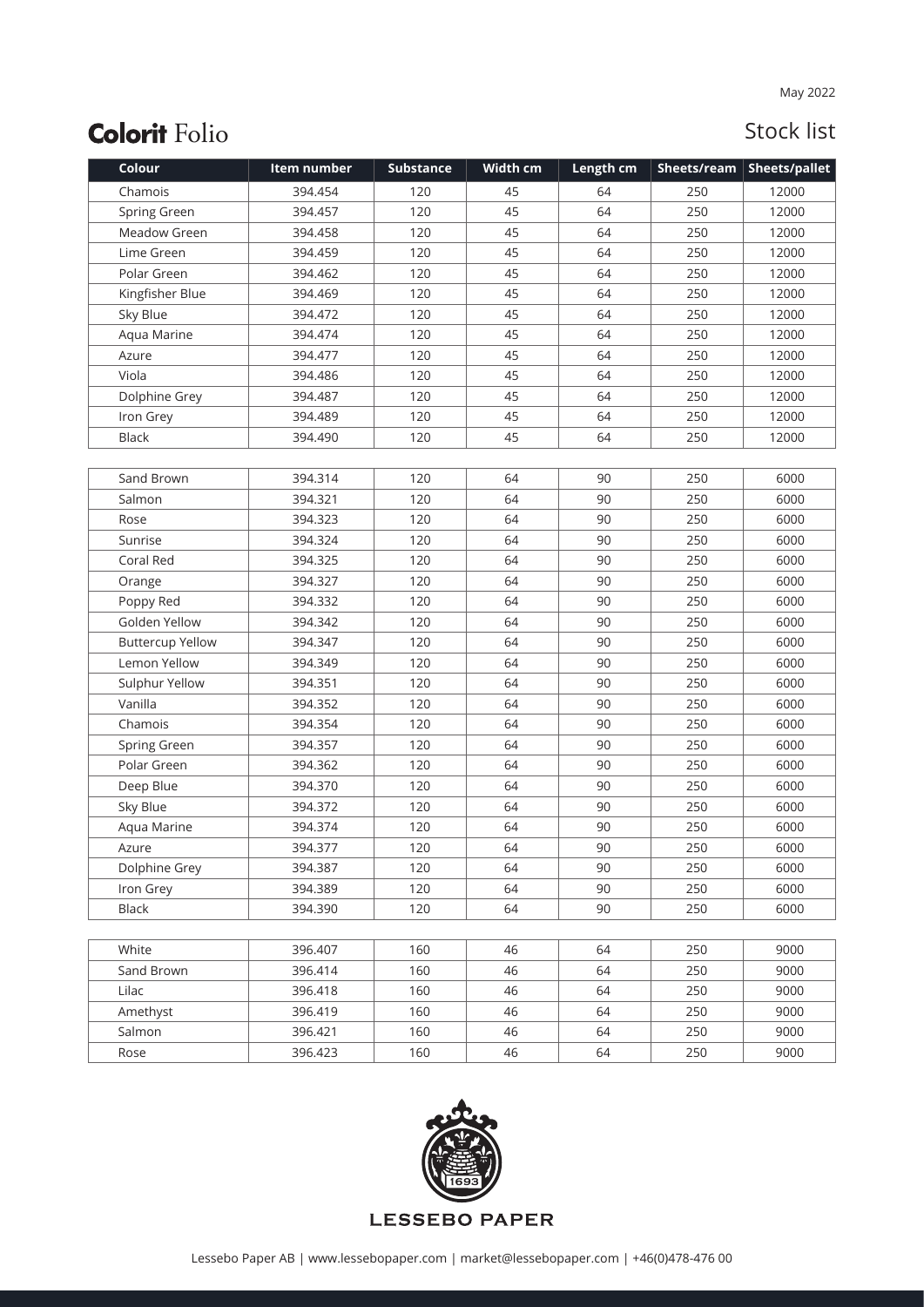| Colour                  | Item number | <b>Substance</b> | Width cm | Length cm |     | Sheets/ream   Sheets/pallet |
|-------------------------|-------------|------------------|----------|-----------|-----|-----------------------------|
| Sunrise                 | 396.424     | 160              | 46       | 64        | 250 | 9000                        |
| Coral Red               | 396.425     | 160              | 46       | 64        | 250 | 9000                        |
| Orange                  | 396.427     | 160              | 46       | 64        | 250 | 9000                        |
| Poppy Red               | 396.432     | 160              | 46       | 64        | 250 | 9000                        |
| Golden Yellow           | 396.442     | 160              | 46       | 64        | 250 | 9000                        |
| <b>Buttercup Yellow</b> | 396.447     | 160              | 46       | 64        | 250 | 9000                        |
| Pumpkin                 | 396.448     | 160              | 46       | 64        | 250 | 9000                        |
| Lemon Yellow            | 396.449     | 160              | 46       | 64        | 250 | 9000                        |
| Sulphur Yellow          | 396.451     | 160              | 46       | 64        | 250 | 9000                        |
| Vanilla                 | 396.452     | 160              | 46       | 64        | 250 | 9000                        |
| Chamois                 | 396.454     | 160              | 46       | 64        | 250 | 9000                        |
| Spring Green            | 396.457     | 160              | 46       | 64        | 250 | 9000                        |
| Meadow Green            | 396.458     | 160              | 46       | 64        | 250 | 9000                        |
| Lime Green              | 396.459     | 160              | 46       | 64        | 250 | 9000                        |
| Polar Green             | 396.462     | 160              | 46       | 64        | 250 | 9000                        |
| Kingfisher Blue         | 396.469     | 160              | 46       | 64        | 250 | 9000                        |
| Sky Blue                | 396.472     | 160              | 46       | 64        | 250 | 9000                        |
| Aqua Marine             | 396.474     | 160              | 46       | 64        | 250 | 9000                        |
| Azure                   | 396.477     | 160              | 46       | 64        | 250 | 9000                        |
| Viola                   | 396.486     | 160              | 46       | 64        | 250 | 9000                        |
| Dolphine Grey           | 396.487     | 160              | 46       | 64        | 250 | 9000                        |
| Iron Grey               | 396.489     | 160              | 46       | 64        | 250 | 9000                        |
| <b>Black</b>            | 396.490     | 160              | 46       | 64        | 250 | 9000                        |
|                         |             |                  |          |           |     |                             |
| Sand Brown              | 396.314     | 160              | 64       | 92        | 125 | 4500                        |
| Lilac                   | 396.318     | 160              | 64       | 92        | 125 | 4500                        |
| Amethyst                | 396.319     | 160              | 64       | 92        | 125 | 4500                        |
| Salmon                  | 396.321     | 160              | 64       | 92        | 125 | 4500                        |
| Rose                    | 396.323     | 160              | 64       | 92        | 125 | 4500                        |
| Sunrise                 | 396.324     | 160              | 64       | 92        | 125 | 4500                        |
| Coral Red               | 396.325     | 160              | 64       | 92        | 125 | 4500                        |
| Orange                  | 396.327     | 160              | 64       | 92        | 125 | 4500                        |
| Golden Yellow           | 396.342     | 160              | 64       | 92        | 125 | 4500                        |
| <b>Buttercup Yellow</b> | 396.347     | 160              | 64       | 92        | 125 | 4500                        |
| Pumpkin                 | 396.348     | 160              | 64       | 92        | 125 | 4500                        |
| Lemon Yellow            | 396.349     | 160              | 64       | 92        | 125 | 4500                        |
| Sulphur Yellow          | 396.351     | 160              | 64       | 92        | 125 | 4500                        |
| Vanilla                 | 396.352     | 160              | 64       | 92        | 125 | 4500                        |
| Chamois                 | 396.354     | 160              | 64       | 92        | 125 | 4500                        |
| Spring Green            | 396.357     | 160              | 64       | 92        | 125 | 4500                        |
| Lime Green              | 396.359     | 160              | 64       | 92        | 125 | 4500                        |
| Polar Green             | 396.362     | 160              | 64       | 92        | 125 | 4500                        |
| Kingfisher Blue         | 396.369     | 160              | 64       | 92        | 125 | 4500                        |

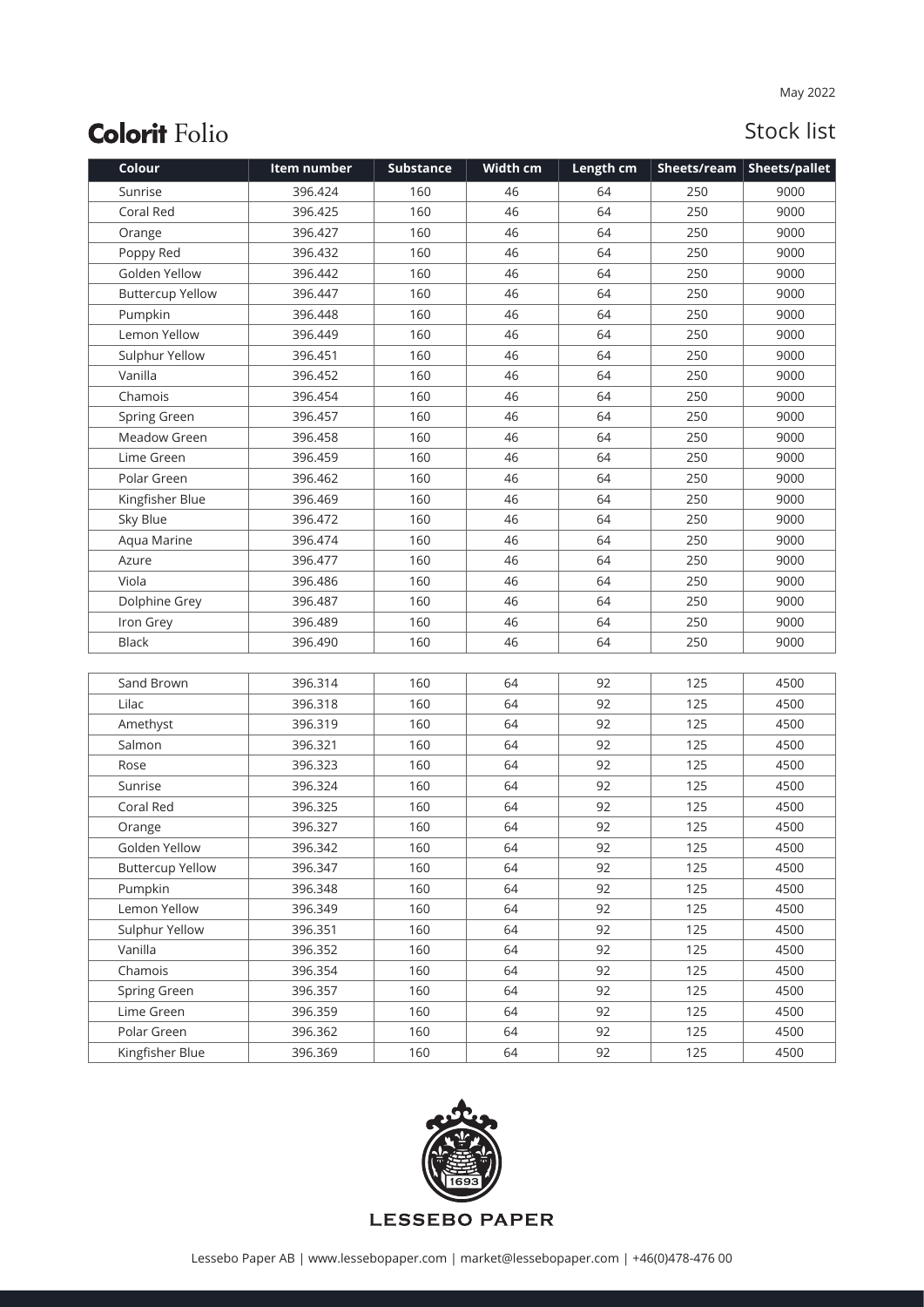| Colour                  | Item number | <b>Substance</b> | Width cm | Length cm | Sheets/ream | <b>Sheets/pallet</b> |
|-------------------------|-------------|------------------|----------|-----------|-------------|----------------------|
| Sky Blue                | 396.372     | 160              | 64       | 92        | 125         | 4500                 |
| Aqua Marine             | 396.374     | 160              | 64       | 92        | 125         | 4500                 |
| Dolphine Grey           | 396.387     | 160              | 64       | 92        | 125         | 4500                 |
| Iron Grey               | 396.389     | 160              | 64       | 92        | 125         | 4500                 |
| <b>Black</b>            | 396.390     | 160              | 64       | 92        | 125         | 4500                 |
|                         |             |                  |          |           |             |                      |
| Rose                    | 397.323     | 190              | 46       | 64        | 100         | 8000                 |
| Sulphur Yellow          | 397.351     | 190              | 46       | 64        | 100         | 8000                 |
| Vanilla                 | 397.352     | 190              | 46       | 64        | 100         | 8000                 |
| Polar Green             | 397.362     | 190              | 46       | 64        | 100         | 8000                 |
| Sky Blue                | 397.372     | 190              | 46       | 64        | 100         | 8000                 |
|                         |             |                  |          |           |             |                      |
| Sand Brown              | 388.314     | 225              | 46       | 64        | 125         | 6500                 |
| Lilac                   | 388.318     | 225              | 46       | 64        | 125         | 6500                 |
| Amethyst                | 388.319     | 225              | 46       | 64        | 125         | 6500                 |
| Salmon                  | 388.321     | 225              | 46       | 64        | 125         | 6500                 |
| Rose                    | 388.323     | 225              | 46       | 64        | 125         | 6500                 |
| Sunrise                 | 388.324     | 225              | 46       | 64        | 125         | 6500                 |
| Coral Red               | 388.325     | 225              | 46       | 64        | 125         | 6500                 |
| Orange                  | 388.327     | 225              | 46       | 64        | 125         | 6500                 |
| Poppy Red               | 388.332     | 225              | 46       | 64        | 125         | 6500                 |
| Golden Yellow           | 388.342     | 225              | 46       | 64        | 125         | 6500                 |
| <b>Buttercup Yellow</b> | 388.347     | 225              | 46       | 64        | 125         | 6500                 |
| Pumpkin                 | 388.348     | 225              | 46       | 64        | 125         | 6500                 |
| Lemon Yellow            | 388.349     | 225              | 46       | 64        | 125         | 6500                 |
| Sulphur Yellow          | 388.351     | 225              | 46       | 64        | 125         | 6500                 |
| Vanilla                 | 388.352     | 225              | 46       | 64        | 125         | 6500                 |
| Chamois                 | 388.354     | 225              | 46       | 64        | 125         | 6500                 |
| Spring Green            | 388.357     | 225              | 46       | 64        | 125         | 6500                 |
| Meadow Green            | 388.358     | 225              | 46       | 64        | 125         | 6500                 |
| Lime Green              | 388.359     | 225              | 46       | 64        | 125         | 6500                 |
| Polar Green             | 388.362     | 225              | 46       | 64        | 125         | 6500                 |
| Kingfisher Blue         | 388.369     | 225              | 46       | 64        | 125         | 6500                 |
| Sky Blue                | 388.372     | 225              | 46       | 64        | 125         | 6500                 |
| Aqua Marine             | 388.374     | 225              | 46       | 64        | 125         | 6500                 |
| Azure                   | 388.377     | 225              | 46       | 64        | 125         | 6500                 |
| Viola                   | 388.386     | 225              | 46       | 64        | 125         | 6500                 |
| Dolphine Grey           | 388.387     | 225              | 46       | 64        | 125         | 6500                 |
| Iron Grey               | 388.389     | 225              | 46       | 64        | 125         | 6500                 |
| Black                   | 388.390     | 225              | 46       | 64        | 125         | 6500                 |